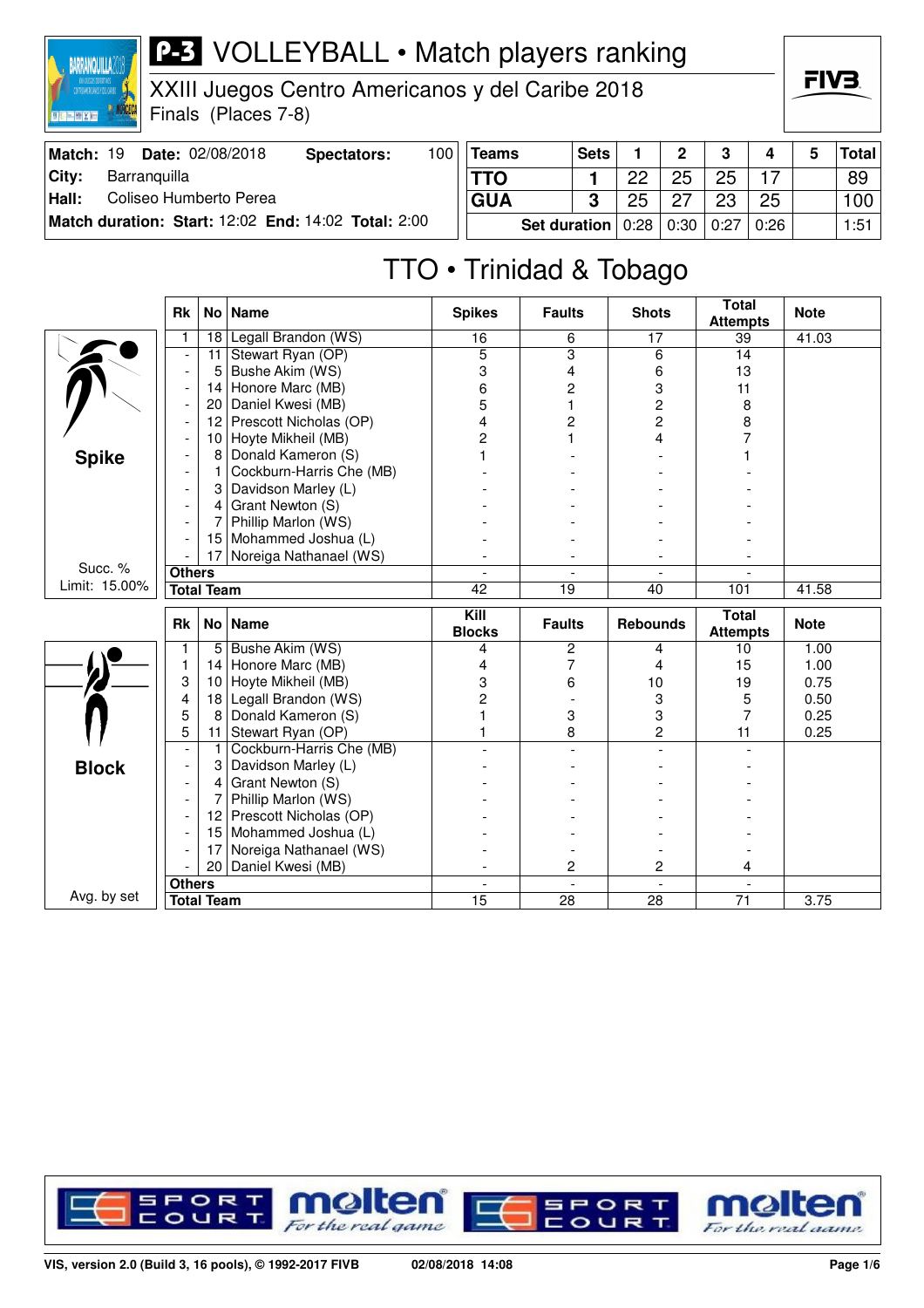

XXIII Juegos Centro Americanos y del Caribe 2018

Finals (Places 7-8)

| Match: 19 | Date: 02/08/2018                                    | Spectators: | 100 | <b>Teams</b> | <b>Sets</b>  |            | ∩    | 3    | 4    | 5 | Total |
|-----------|-----------------------------------------------------|-------------|-----|--------------|--------------|------------|------|------|------|---|-------|
| City:     | Barranguilla                                        |             |     | <b>TTO</b>   |              | つつ         | 25   | 25   |      |   | 89    |
| Hall:     | Coliseo Humberto Perea                              |             |     | <b>GUA</b>   | ≏            | 25         |      | 23   | 25   |   | 100   |
|           | Match duration: Start: 12:02 End: 14:02 Total: 2:00 |             |     |              | Set duration | $\pm 0.28$ | 0:30 | 0:27 | 0:26 |   | 1:51  |

# TTO • Trinidad & Tobago

|              | Rk                                                                                                                                                                                                                                                                                                                                                                                                                                          |                   | No   Name                 | <b>Aces</b>              | <b>Faults</b>            | <b>Serve</b><br><b>Hits</b> | <b>Total</b><br><b>Attempts</b> | <b>Note</b> |
|--------------|---------------------------------------------------------------------------------------------------------------------------------------------------------------------------------------------------------------------------------------------------------------------------------------------------------------------------------------------------------------------------------------------------------------------------------------------|-------------------|---------------------------|--------------------------|--------------------------|-----------------------------|---------------------------------|-------------|
|              |                                                                                                                                                                                                                                                                                                                                                                                                                                             | 5                 | Bushe Akim (WS)           | 1                        | $\overline{c}$           | 8                           | 11                              | 0.25        |
|              | 1                                                                                                                                                                                                                                                                                                                                                                                                                                           | 11                | Stewart Ryan (OP)         | $\mathbf{1}$             | 3                        | 8                           | 12                              | 0.25        |
|              |                                                                                                                                                                                                                                                                                                                                                                                                                                             | $\mathbf{1}$      | Cockburn-Harris Che (MB)  |                          |                          | $\overline{a}$              |                                 |             |
|              | $\blacksquare$                                                                                                                                                                                                                                                                                                                                                                                                                              | 3                 | Davidson Marley (L)       |                          |                          |                             |                                 |             |
|              | $\overline{a}$                                                                                                                                                                                                                                                                                                                                                                                                                              | 7                 | Phillip Marlon (WS)       |                          |                          |                             |                                 |             |
|              |                                                                                                                                                                                                                                                                                                                                                                                                                                             | 14                | Honore Marc (MB)          |                          |                          | 16                          | 16                              |             |
|              |                                                                                                                                                                                                                                                                                                                                                                                                                                             | 15                | Mohammed Joshua (L)       |                          |                          |                             |                                 |             |
| <b>Serve</b> |                                                                                                                                                                                                                                                                                                                                                                                                                                             | 17                | Noreiga Nathanael (WS)    |                          |                          | $\overline{c}$              | $\overline{c}$                  |             |
|              |                                                                                                                                                                                                                                                                                                                                                                                                                                             | 18                | Legall Brandon (WS)       |                          |                          | 16                          | 16                              |             |
|              |                                                                                                                                                                                                                                                                                                                                                                                                                                             | 8                 | Donald Kameron (S)        |                          | 2                        | 17                          | 19                              |             |
|              |                                                                                                                                                                                                                                                                                                                                                                                                                                             |                   | 10 Hoyte Mikheil (MB)     |                          | 1                        | 6                           | 7                               |             |
|              |                                                                                                                                                                                                                                                                                                                                                                                                                                             | 20 <sub>1</sub>   | Daniel Kwesi (MB)         |                          | 1                        | 3                           | 4                               |             |
|              |                                                                                                                                                                                                                                                                                                                                                                                                                                             |                   | 12 Prescott Nicholas (OP) |                          | 1                        | 1                           | $\overline{c}$                  |             |
|              |                                                                                                                                                                                                                                                                                                                                                                                                                                             |                   | 4 Grant Newton $(S)$      |                          | 1                        | $\overline{a}$              | 1                               |             |
|              | <b>Others</b>                                                                                                                                                                                                                                                                                                                                                                                                                               |                   |                           | $\overline{\phantom{a}}$ | $\overline{\phantom{a}}$ | $\overline{\phantom{a}}$    | $\blacksquare$                  |             |
| Avg. by set  |                                                                                                                                                                                                                                                                                                                                                                                                                                             | <b>Total Team</b> |                           | $\overline{c}$           | 11                       | 77                          | 90                              | 0.50        |
| <b>Team</b>  |                                                                                                                                                                                                                                                                                                                                                                                                                                             |                   |                           | 30                       | 4                        |                             | 34                              |             |
|              | Rk                                                                                                                                                                                                                                                                                                                                                                                                                                          |                   |                           | <b>Digs</b>              | <b>Faults</b>            | <b>Receptions</b>           | <b>Total</b><br><b>Attempts</b> | <b>Note</b> |
|              | 1                                                                                                                                                                                                                                                                                                                                                                                                                                           |                   |                           | 9                        | 5                        | 8                           | 22                              | 2.25        |
|              |                                                                                                                                                                                                                                                                                                                                                                                                                                             | 18                |                           | 3                        | 3                        | 7                           | 13                              | 0.75        |
|              |                                                                                                                                                                                                                                                                                                                                                                                                                                             |                   |                           | $\overline{c}$           | $\overline{\mathbf{c}}$  | 5                           | 9                               | 0.50        |
|              | 3                                                                                                                                                                                                                                                                                                                                                                                                                                           | 8                 |                           | 2                        | 6                        | 10                          | 18                              | 0.50        |
|              |                                                                                                                                                                                                                                                                                                                                                                                                                                             | 10                |                           |                          |                          | 3                           | 4                               | 0.25        |
|              |                                                                                                                                                                                                                                                                                                                                                                                                                                             | 11                |                           |                          | 3                        | 9                           | 13                              | 0.25        |
|              | $\overline{a}$                                                                                                                                                                                                                                                                                                                                                                                                                              | $\mathbf{1}$      |                           |                          | $\overline{a}$           | $\overline{a}$              |                                 |             |
| <b>Dig</b>   |                                                                                                                                                                                                                                                                                                                                                                                                                                             | 3                 |                           |                          |                          |                             |                                 |             |
|              |                                                                                                                                                                                                                                                                                                                                                                                                                                             | 4                 |                           |                          |                          |                             |                                 |             |
|              |                                                                                                                                                                                                                                                                                                                                                                                                                                             | 7                 |                           |                          |                          |                             |                                 |             |
|              |                                                                                                                                                                                                                                                                                                                                                                                                                                             |                   |                           |                          |                          |                             |                                 |             |
|              |                                                                                                                                                                                                                                                                                                                                                                                                                                             | 17                |                           |                          |                          |                             |                                 |             |
|              |                                                                                                                                                                                                                                                                                                                                                                                                                                             | 5                 | Bushe Akim (WS)           |                          | 3                        | 8                           | 11                              |             |
|              |                                                                                                                                                                                                                                                                                                                                                                                                                                             |                   | Daniel Kwesi (MB)         |                          | $\overline{c}$           | $\overline{c}$              | 4                               |             |
|              |                                                                                                                                                                                                                                                                                                                                                                                                                                             |                   |                           | $\blacksquare$           | $\blacksquare$           | $\blacksquare$              | $\mathbf{r}$                    |             |
| Avg. by set  | Opponent errors & Team faults<br>No   Name<br>Mohammed Joshua (L)<br>15<br>$\overline{c}$<br>Legall Brandon (WS)<br>3<br>Honore Marc (MB)<br>14<br>Donald Kameron (S)<br>5<br>Hoyte Mikheil (MB)<br>5<br>Stewart Ryan (OP)<br>Cockburn-Harris Che (MB)<br>Davidson Marley (L)<br>Grant Newton (S)<br>Phillip Marlon (WS)<br>Prescott Nicholas (OP)<br>12<br>Noreiga Nathanael (WS)<br>20 <sup>1</sup><br><b>Others</b><br><b>Total Team</b> |                   | 18                        | 24                       | $\overline{53}$          | 95                          | 4.50                            |             |



FIV<sub>3</sub>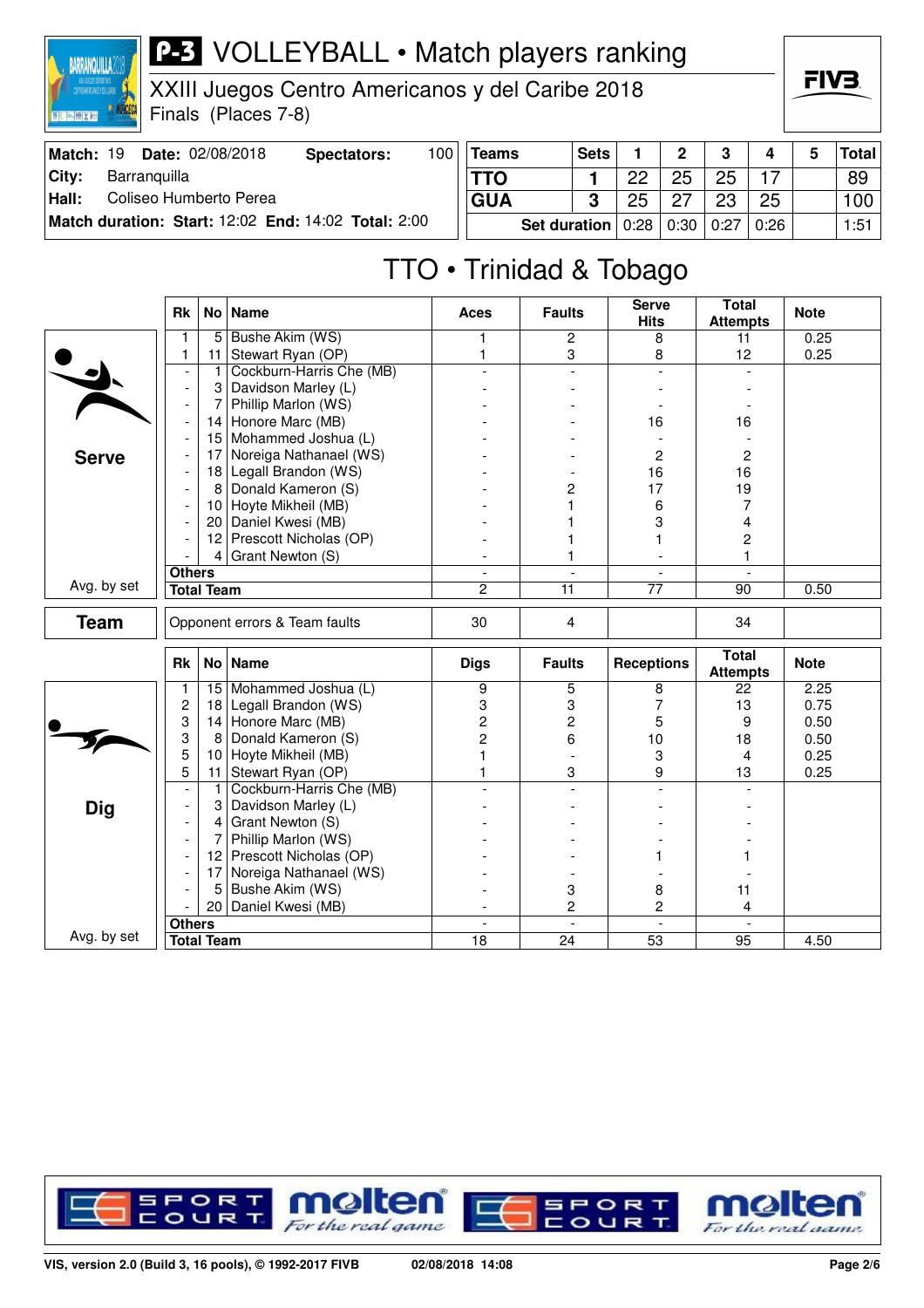

XXIII Juegos Centro Americanos y del Caribe 2018

Finals (Places 7-8)

| Match: 19 | Date: 02/08/2018                                    | Spectators: | 100 | <b>Teams</b>                               | <b>Sets</b> |    | C    | າ    | 4    | 5 | Total |
|-----------|-----------------------------------------------------|-------------|-----|--------------------------------------------|-------------|----|------|------|------|---|-------|
| City:     | Barranguilla                                        |             |     | <b>TTO</b>                                 |             | ດດ | 25   | 25   |      |   | 89    |
| Hall:     | Coliseo Humberto Perea                              |             |     | <b>GUA</b>                                 | ≏           | 25 | - 27 | 23   | 25   |   | 100   |
|           | Match duration: Start: 12:02 End: 14:02 Total: 2:00 |             |     | Set duration $\vert 0.28 \vert 0.30 \vert$ |             |    |      | 0:27 | 0:26 |   | 1:51  |

## TTO • Trinidad & Tobago

|                         | <b>Rk</b>                | No l              | <b>Name</b>              | <b>Running</b><br><b>Sets</b> | <b>Faults</b>            | <b>Still</b><br><b>Sets</b>       | <b>Total</b><br><b>Attempts</b> | <b>Note</b> |
|-------------------------|--------------------------|-------------------|--------------------------|-------------------------------|--------------------------|-----------------------------------|---------------------------------|-------------|
|                         | 1                        | 8                 | Donald Kameron (S)       | 22                            | 3                        | 65                                | 90                              | 5.50        |
| $\overline{\psi}$       | $\blacksquare$           | 1                 | Cockburn-Harris Che (MB) |                               | ÷                        |                                   |                                 |             |
|                         |                          | 3                 | Davidson Marley (L)      |                               |                          |                                   |                                 |             |
|                         | $\overline{\phantom{a}}$ | 4                 | Grant Newton (S)         |                               |                          |                                   |                                 |             |
|                         | $\overline{\phantom{a}}$ | 7                 | Phillip Marlon (WS)      |                               |                          |                                   |                                 |             |
|                         | $\overline{\phantom{a}}$ | 10                | Hoyte Mikheil (MB)       |                               |                          | 5                                 | 5                               |             |
|                         | $\overline{\phantom{a}}$ | 12                | Prescott Nicholas (OP)   |                               |                          |                                   |                                 |             |
| <b>Set</b>              | $\overline{\phantom{a}}$ | 15                | Mohammed Joshua (L)      |                               |                          | 6                                 | 6                               |             |
|                         |                          | 17                | Noreiga Nathanael (WS)   |                               |                          |                                   |                                 |             |
|                         |                          | 18                | Legall Brandon (WS)      |                               |                          | 4                                 | 4                               |             |
|                         |                          | 20                | Daniel Kwesi (MB)        |                               |                          |                                   |                                 |             |
|                         |                          | 5                 | Bushe Akim (WS)          |                               |                          |                                   |                                 |             |
|                         |                          | 11                | Stewart Ryan (OP)        |                               |                          |                                   |                                 |             |
|                         |                          |                   | 14 Honore Marc (MB)      |                               | 1                        |                                   |                                 |             |
|                         | <b>Others</b>            |                   |                          | $\overline{a}$                | $\overline{\phantom{a}}$ | $\overline{\phantom{a}}$          |                                 |             |
| Avg. by set             |                          | <b>Total Team</b> |                          | $\overline{22}$               | 6                        | 80                                | 108                             | 5.50        |
|                         |                          |                   |                          |                               |                          |                                   |                                 |             |
|                         | <b>Rk</b>                |                   | No   Name                | <b>Excellents</b>             | <b>Faults</b>            | <b>Serve</b><br><b>Receptions</b> | <b>Total</b><br><b>Attempts</b> | <b>Note</b> |
|                         | 1                        | 15 <sub>1</sub>   | Mohammed Joshua (L)      | 13                            | 2                        | 7                                 | 22                              | 50.00       |
|                         | $\overline{c}$           | 18                | Legall Brandon (WS)      | 5                             | 1                        | 11                                | 17                              | 23.53       |
|                         | 3                        | 5                 | Bushe Akim (WS)          | 14                            | 5                        | 23                                | 42                              | 21.43       |
|                         | $\overline{\phantom{a}}$ | 14                | Honore Marc (MB)         | $\mathbf{1}$                  |                          |                                   | 1                               |             |
|                         | $\overline{\phantom{a}}$ | 1                 | Cockburn-Harris Che (MB) |                               |                          |                                   |                                 |             |
|                         | $\overline{\phantom{a}}$ | 3                 | Davidson Marley (L)      |                               |                          |                                   |                                 |             |
|                         | $\blacksquare$           | $\overline{4}$    | Grant Newton (S)         |                               |                          |                                   |                                 |             |
|                         |                          | 7                 | Phillip Marlon (WS)      |                               |                          |                                   |                                 |             |
| <b>Reception</b>        |                          | 8                 | Donald Kameron (S)       |                               |                          |                                   |                                 |             |
|                         |                          | 10                | Hoyte Mikheil (MB)       |                               |                          |                                   |                                 |             |
|                         |                          | 11                | Stewart Ryan (OP)        |                               |                          |                                   |                                 |             |
|                         |                          | 12 <sub>2</sub>   | Prescott Nicholas (OP)   |                               |                          |                                   |                                 |             |
|                         |                          | 17                | Noreiga Nathanael (WS)   |                               |                          |                                   |                                 |             |
|                         |                          | 20                | Daniel Kwesi (MB)        |                               |                          |                                   |                                 |             |
| Eff. %<br>Limit: 20.00% | <b>Others</b>            | <b>Total Team</b> |                          | $\overline{a}$<br>33          | $\blacksquare$<br>8      | $\overline{a}$<br>41              | $\overline{a}$<br>82            | 30.49       |



FIV<sub>3</sub>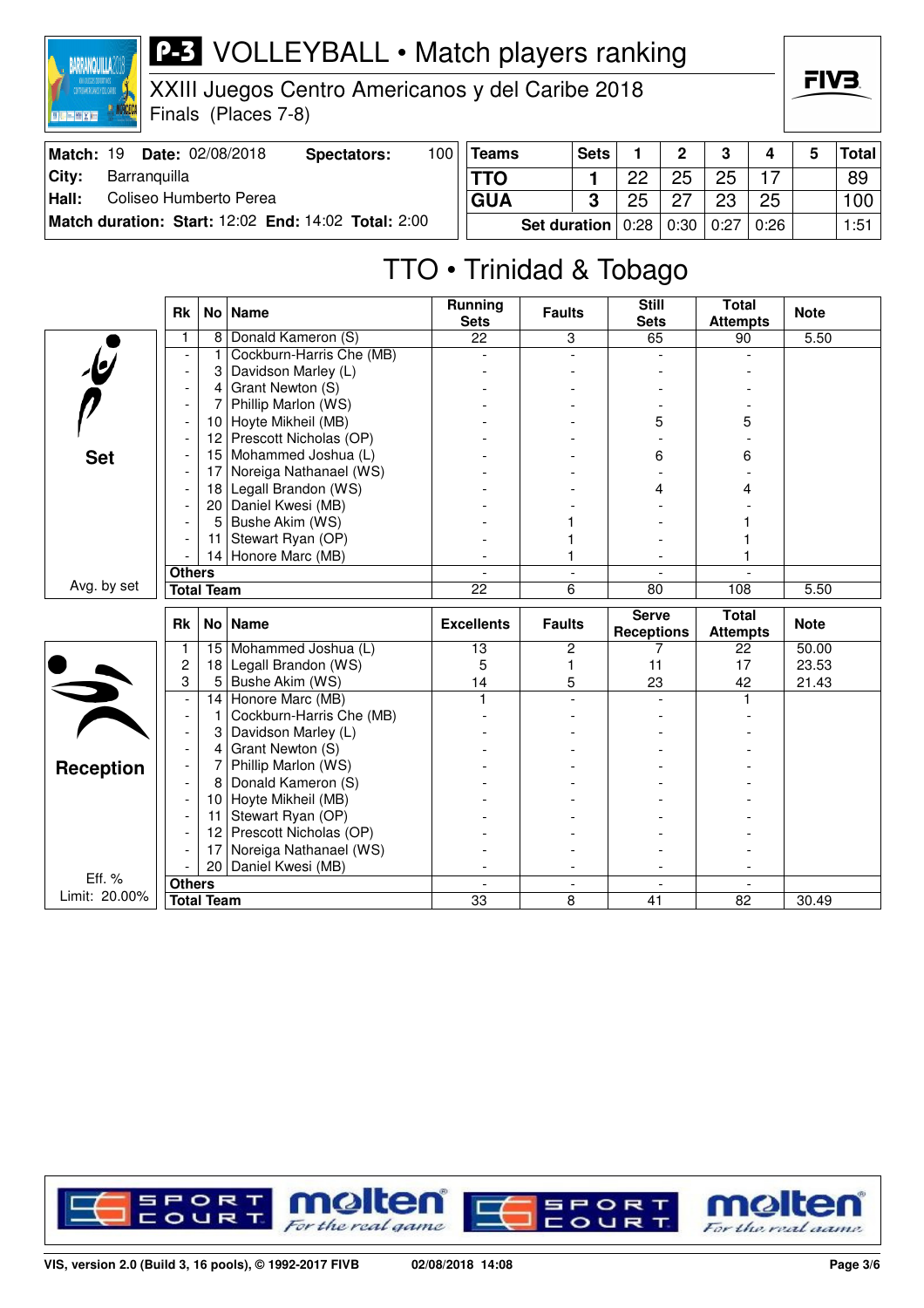

**City: Hall:**

## **P-3** VOLLEYBALL • Match players ranking

XXIII Juegos Centro Americanos y del Caribe 2018

Finals (Places 7-8)

|                  |              |                         |                                                     |     |            |                       |    | C    |      |      |   |       |
|------------------|--------------|-------------------------|-----------------------------------------------------|-----|------------|-----------------------|----|------|------|------|---|-------|
| <b>Match: 19</b> |              | <b>Date: 02/08/2018</b> | Spectators:                                         | 100 | $ T$ eams  | <b>Sets</b>           |    |      | 3    | 4    | 5 | Total |
| Citv:            | Barranguilla |                         |                                                     |     | <b>TTO</b> |                       | つつ | 25   | 25   |      |   | 89    |
| Hall:            |              | Coliseo Humberto Perea  |                                                     |     | <b>GUA</b> | 3                     | 25 |      | 23   | 25   |   | 100   |
|                  |              |                         | Match duration: Start: 12:02 End: 14:02 Total: 2:00 |     |            | Set duration $ 0:28 $ |    | 0:30 | 0:27 | 0:26 |   | 1:51  |

FIV3

### GUA • Guatemala Ø

|               | <b>Rk</b>                | No <sub>1</sub> | <b>Name</b>             | <b>Spikes</b>            | <b>Faults</b>            | <b>Shots</b>             | <b>Total</b><br><b>Attempts</b> | <b>Note</b> |
|---------------|--------------------------|-----------------|-------------------------|--------------------------|--------------------------|--------------------------|---------------------------------|-------------|
|               |                          | 15              | Aragon Leonel (MB)      | 11                       | 2                        | 8                        | 21                              | 52.38       |
|               | $\overline{c}$           | 3               | Chacon Wagner (WS)      | 18                       | 4                        | 20                       | 42                              | 42.86       |
|               | 3                        | $\mathbf{2}$    | Lopez Carlos (WS)       | 12                       | $\overline{7}$           | 13                       | 32                              | 37.50       |
|               | $\overline{a}$           | 9 <sup>1</sup>  | Maldonado Edgar (OP)    | 7                        | 6                        | $\overline{2}$           | $\overline{15}$                 |             |
|               | $\overline{a}$           | 6               | Pineda Edras (MB)       | 3                        | $\overline{c}$           | 3                        | 8                               |             |
|               |                          | 1               | Nery Jeyson (WS)        |                          | 1                        | 3                        | 5                               |             |
|               |                          | 4               | Chinchilla Brandon (MB) |                          | 3                        |                          | 5                               |             |
| <b>Spike</b>  |                          | 4               | Menendez Axel (WS)      |                          |                          |                          | 2                               |             |
|               |                          | 10 I            | Ralon Diego (S)         |                          |                          |                          |                                 |             |
|               |                          | 7               | Ruano Adan (S)          |                          |                          |                          |                                 |             |
|               |                          | 8               | Santa Cruz Luis (L)     |                          |                          |                          |                                 |             |
|               |                          | 11              | Mendoza Ricardo (MB)    |                          |                          |                          |                                 |             |
|               |                          | 12              | Pineda Tirso (L)        |                          |                          |                          |                                 |             |
|               |                          | 13              | Colindres Erick (MB)    |                          |                          |                          |                                 |             |
| Succ. %       | <b>Others</b>            |                 |                         |                          |                          |                          |                                 |             |
| Limit: 15.00% | <b>Total Team</b>        |                 |                         | 55                       | 26                       | 50                       | 131                             | 41.98       |
|               | <b>Rk</b>                | No <sub>1</sub> | <b>Name</b>             | Kill<br><b>Blocks</b>    | <b>Faults</b>            | <b>Rebounds</b>          | <b>Total</b><br><b>Attempts</b> | <b>Note</b> |
|               |                          | 15              | Aragon Leonel (MB)      | 3                        | 3                        | 4                        | 10                              | 0.75        |
|               | 1                        | 3               | Chacon Wagner (WS)      | 3                        | 3                        | $\overline{c}$           | 8                               | 0.75        |
|               | 3                        | 14              | Chinchilla Brandon (MB) | 2                        | 3                        | 3                        | 8                               | 0.50        |
|               | 4                        | $\overline{2}$  | Lopez Carlos (WS)       |                          | $\overline{c}$           | 5                        | 8                               | 0.25        |
|               | 4                        | $6 \mid$        | Pineda Edras (MB)       |                          | $\overline{2}$           |                          | 3                               | 0.25        |
|               | $\overline{\phantom{a}}$ | 4               | Menendez Axel (WS)      |                          |                          |                          |                                 |             |
|               |                          | 7               | Ruano Adan (S)          |                          |                          |                          |                                 |             |
| <b>Block</b>  |                          | 8               | Santa Cruz Luis (L)     |                          |                          |                          |                                 |             |
|               |                          | 11              | Mendoza Ricardo (MB)    |                          |                          |                          |                                 |             |
|               |                          | 12 <sup>2</sup> | Pineda Tirso (L)        |                          |                          |                          |                                 |             |
|               |                          | 13              | Colindres Erick (MB)    |                          |                          |                          |                                 |             |
|               |                          | 9               | Maldonado Edgar (OP)    |                          | $\overline{c}$           | 3                        | 5                               |             |
|               |                          |                 | Nery Jeyson (WS)        |                          | 1                        |                          | 2                               |             |
|               |                          |                 |                         |                          | 1                        | $\overline{\phantom{a}}$ |                                 |             |
|               |                          | 10              | Ralon Diego (S)         | $\overline{\phantom{a}}$ |                          |                          |                                 |             |
| Avg. by set   | <b>Others</b>            |                 |                         | $\blacksquare$           | $\overline{\phantom{a}}$ | $\overline{\phantom{a}}$ | $\blacksquare$                  |             |

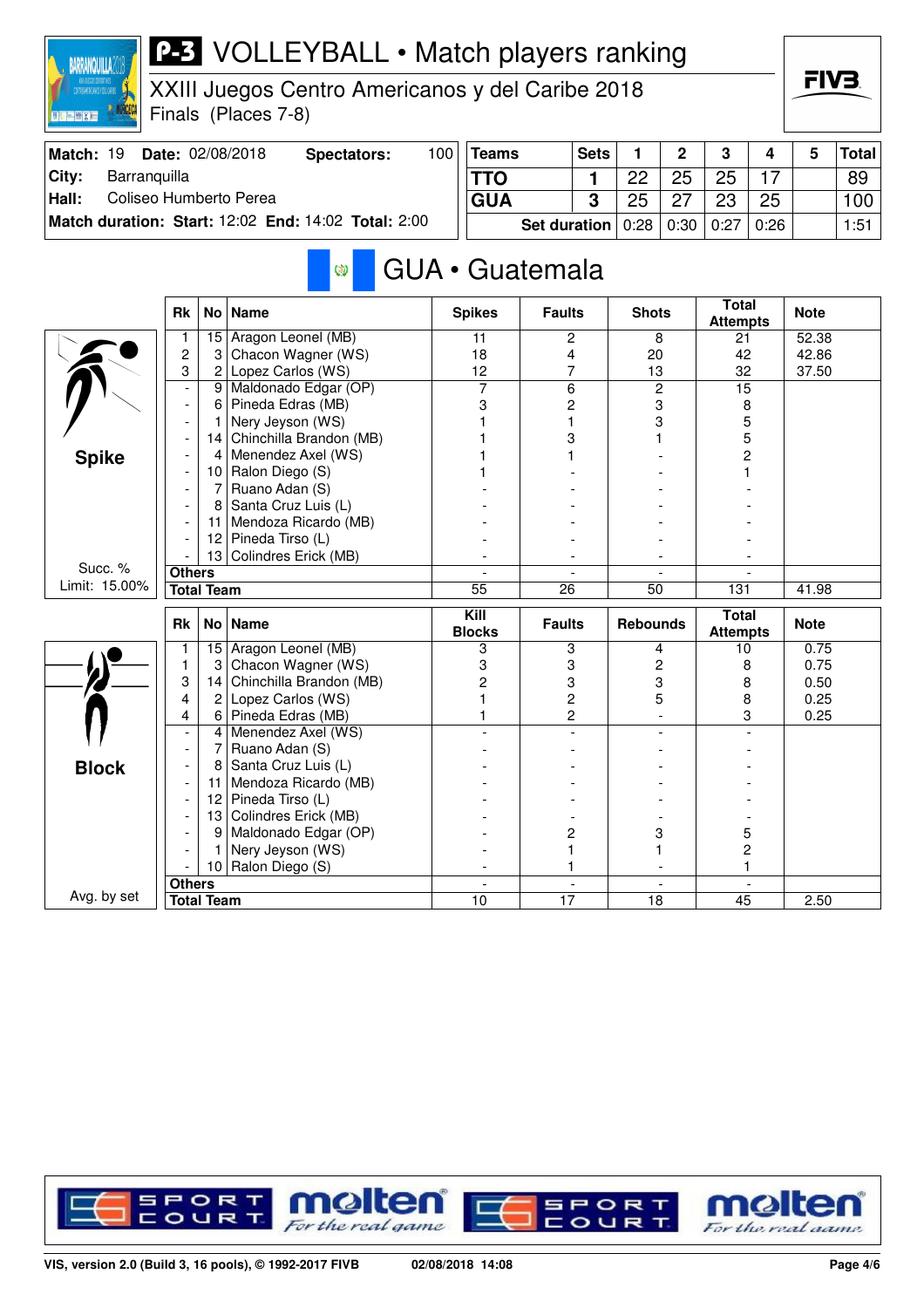